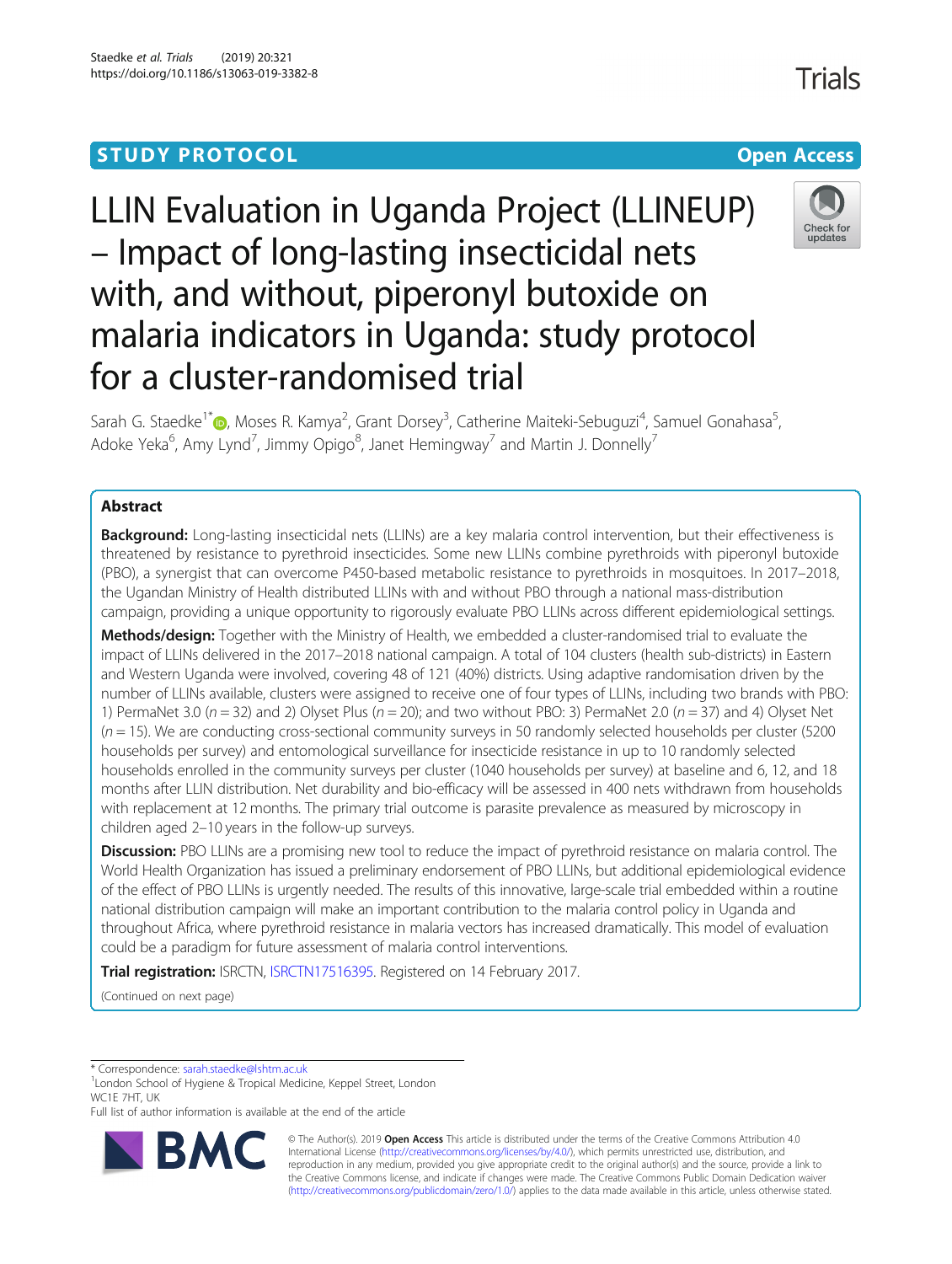# (Continued from previous page)

World Health Organization Trial Registration Data Set: See Additional file [1](#page-11-0).

Keywords: Malaria, Long-lasting insecticidal nets, Piperonyl butoxide, Uganda, Cluster-randomised trial, Vector control, Insecticide resistance

## Background

Since 2000, coverage of malaria control interventions has expanded considerably across Africa, resulting in impressive reductions in malaria burden [[1\]](#page-11-0). However, there is recent evidence that reductions in malaria burden have stalled in some countries [\[2](#page-11-0)]. In Uganda, progress on reducing malaria transmission has been slow, despite the scale-up of long-lasting insecticidal nets (LLINs), indoor residual spraying (IRS), and treatment of symptomatic malaria cases with artemisinin-based combination therapies, and control gains have been difficult to sustain [[3](#page-11-0)–[6](#page-12-0)]. Recent evidence that malaria incidence is rising in Uganda underscores the need to intensify malaria control efforts [\[2](#page-11-0), [7](#page-12-0)].

LLINs reduce morbidity and mortality caused by malaria across a range of epidemiological settings and are the most widely used vector control tool in Africa [\[8,](#page-12-0) [9](#page-12-0)]. To achieve and maintain universal coverage with LLINs, the World Health Organization (WHO) recommends the distribution of one LLIN for every two individuals at risk of malaria through mass campaigns conducted every 3 years [\[10](#page-12-0)]. In Uganda, major efforts have been made to achieve universal coverage of LLINs [\[11](#page-12-0)], but LLIN coverage remains below target [\[2\]](#page-11-0) and the impact of LLINs has been lower than expected in some areas of Uganda [\[5](#page-12-0), [6\]](#page-12-0). Currently, all LLINs are treated with pyrethroid insecticides due to their favourable safety profile at low doses, repellent effects, rapid killing, and low cost. However, pyrethroid resistance has become widespread in Africa and presents a major threat to malaria control [[12,](#page-12-0) [13](#page-12-0)]. Recently completed trials suggest that, even in areas of increased insecticide resistance, users of LLINs have lower prevalence and incidence of malaria than non-users, although these studies have not quantified the extent to which the community or mass effect may have been lost [\[14,](#page-12-0) [15\]](#page-12-0).

Pyrethroid resistance is commonly mediated through two main mechanisms, including 'knock-down resistance' caused by target-site mutations in the receptor for pyrethroids (kdr) and metabolic resistance [[13](#page-12-0)]. One of the most important metabolic resistance mechanisms is allelic and expression changes in cytochrome p450 enzymes that detoxify pyrethroids [\[16,](#page-12-0) [17](#page-12-0)]. To combat P450-mediated resistance, a new generation of LLINs has been developed which combines a pyrethroid insecticide with a synergist, piperonyl butoxide (PBO), which inhibits cytochrome P450s, and may thereby restore pyrethroid susceptibility [[18](#page-12-0)]. Two brands of PBO nets have WHOPES (WHO Pesticide Evaluation Scheme) recommendations [[19](#page-12-0), [20](#page-12-0)]: PermaNet® 3.0 (Vestergaard Frandsen SA, Denmark) and Olyset® Plus (Sumitomo Chemical). Although both nets incorporate PBO, the characteristics of the PBO nets, and of the conventional non-PBO nets produced by both companies (PermaNet® 2.0 and Olyset® Net), vary in terms of insecticide used, concentrations, net weight, and construction [\[19,](#page-12-0) [20\]](#page-12-0).

One epidemiological study of the effectiveness of LLINs with PBO has been conducted in Tanzania [\[21](#page-12-0)]. In this small, cluster-randomised, controlled trial which compared the impact of Olyset® Plus nets (with PBO) to Olyset® Nets (without PBO), parasite prevalence was significantly lower in the PBO LLIN arm at 9, 16, and 21 months after the intervention. Based on these results, the WHO has provided an interim endorsement of PBO LLINs, recommending that PBO LLINs be deployed in areas of intermediate-level pyrethroid resistance due at least in part to metabolic mechanisms [\[22](#page-12-0)]. However, the impact of LLINs with PBO is expected to vary according to transmission intensity, bioavailability and retention of PBO, and the mechanisms and level of pyrethroid resistance of local vectors. Additional evidence of the impact of combination LLINs (with PBO) is urgently needed.

In 2017–2018, the Ugandan Ministry of Health distributed LLINs with and without PBO through a national mass-distribution campaign, providing a unique opportunity to rigorously evaluate PBO LLINs across a variety of malaria transmission intensities, vector ecologies, and insecticide resistance patterns. In close collaboration with the Ministry of Health, we are conducting a cluster-randomised trial to evaluate the community-level impact of the LLINs delivered in the 2017–2018 national campaign at an unprecedented scale in Eastern and Western Uganda. This innovative, evaluation approach could be adopted for future assessments of malaria control interventions.

#### Primary objective and hypothesis

We address the following research question: 'Are combination LLINs (with PBO) more effective than conventional LLINs (without PBO) for malaria control in Uganda, an area with high-level P450-based pyrethroid resistance?' We will test the hypothesis that parasite prevalence will be lower in intervention clusters (health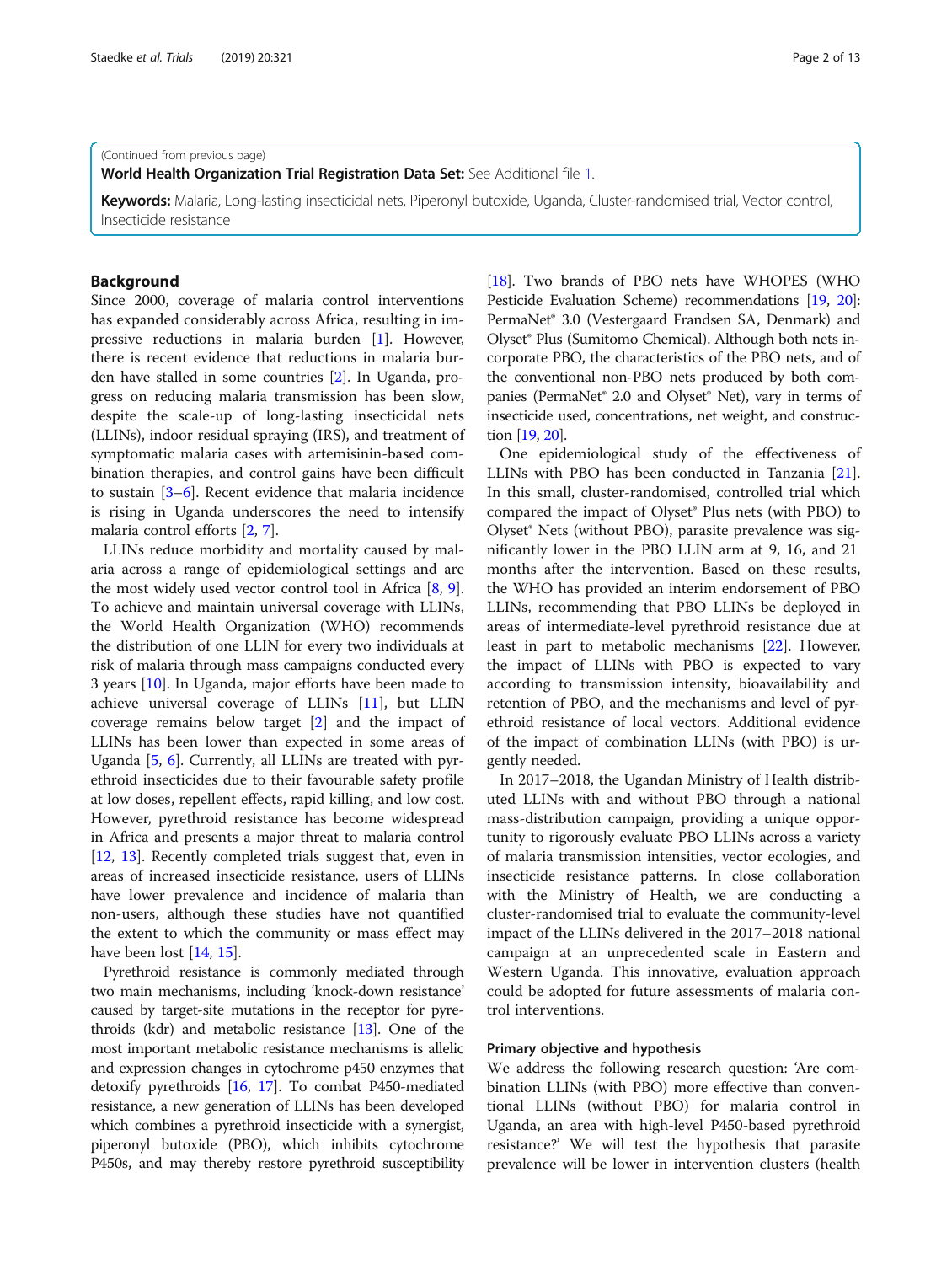sub-districts randomised to receive PBO nets) than in control clusters (health sub-districts randomised to conventional nets) and undertake a sub-group analysis stratified by region (Eastern and Western regions).

#### Secondary objectives and hypotheses

In addition, the following secondary objectives will be addressed:

- 1 To evaluate the impact of PermaNet 3.0 (with PBO) compared with PermaNet 2.0 (without PBO) on parasite prevalence. We will test the hypothesis that parasite prevalence will be lower in intervention clusters (PermaNet 3.0 nets) than in control clusters (PermaNet 2.0 nets).
- 2 To evaluate the impact of Olyset Plus (with PBO) compared with Olyset Net (without PBO) on parasite prevalence. We will test the hypothesis that parasite prevalence will be lower in intervention clusters (Olyset Plus nets) than in control health clusters (Olyset Nets).
- 3 To determine the factors associated with the effectiveness of combination LLINs (with PBO) compared with conventional LLINs (without PBO), with a focus on the level of pyrethroid resistance. We will test the hypothesis that LLINs with PBO will be more effective than LLINs without PBO in

settings with higher frequencies of P450-mediated pyrethroid resistance.

4 To assess net durability, bio-efficacy, survivorship, and use. We will conduct cross-sectional surveys to determine net survivorship and use, and to measure attrition, and will supplement these with laboratory assessments of net durability and bio-efficacy.

# Study design

The study includes 104 health sub-districts from 48 districts in Eastern and Western Uganda. The unit of randomisation is one health sub-district (cluster). Clusters were randomly assigned to receive one of four types of LLINs, including two LLINs with PBO: 1) PermaNet 3.0 ( $n = 32$ ) and 2) Olyset Plus ( $n = 20$ ); and two LLINs without PBO: 3) PermaNet 2.0  $(n = 37)$  and 4) Olyset Net ( $n = 15$ ). Prior to distribution of the nets, baseline surveys of community households and children aged 2– 10 years, and entomological surveillance for insecticide resistance monitoring, were conducted (Fig. 1). LLINs were distributed within the study area by the Ministry of Health between March 2017 and March 2018. The evaluation includes follow-up community and entomology surveys at 6, 12, and 18 months post-distribution, plus assessment of net durability and bio-efficacy at 12 months. The primary outcome of the trial is parasite

|                                                           | Year 1 (2017) |           |             | Year 2 (2018) |           |           |             | Year 3 (2019) |           |           |             |           |
|-----------------------------------------------------------|---------------|-----------|-------------|---------------|-----------|-----------|-------------|---------------|-----------|-----------|-------------|-----------|
|                                                           | Jan-Mar17     | Apr-Jun17 | July-Sept17 | Oct-Dec17     | Jan-Mar18 | Apr-Jun18 | July-Sept18 | Oct-Dec18     | Jan-Mar19 | Apr-Jun19 | July-Sept19 | Oct-Dec19 |
| <b>Study preparation</b>                                  |               |           |             |               |           |           |             |               |           |           |             |           |
| -Develop protocol, gain ethical approvals, register trial | X             |           |             |               |           |           |             |               |           |           |             |           |
| -Randomisation and net allocation                         | X             |           | $\times$    |               |           |           |             |               |           |           |             |           |
| -Sensitise national and local stakeholders                | X             |           |             |               |           |           |             |               |           |           |             |           |
| Baseline community & entomology surveys                   |               |           |             |               |           |           |             |               |           |           |             |           |
| -Prevalence of parasitaemia (children aged 2-10 years)    | X             | X         |             |               |           |           |             |               |           |           |             |           |
| -Prevalence of anaemia (children aged 2-10 years)         | X             | X         |             |               |           |           |             |               |           |           |             |           |
| -LLIN ownership & coverage (household-level)              | X             | X         |             |               |           |           |             |               |           |           |             |           |
| -LLIN use the prior night (individual-level)              | X             | X         |             |               |           |           |             |               |           |           |             |           |
| -Vector density, markers of insecticide resistance        | X             | X         |             |               |           |           |             |               |           |           |             |           |
| Intervention                                              |               |           |             |               |           |           |             |               |           |           |             |           |
| -LLIN distribution                                        | X             | X         | $\times$    |               | X         |           |             |               |           |           |             |           |
| Follow-up surveys                                         |               |           |             |               |           |           |             |               |           |           |             |           |
| -Community & entomology surveys (6-month)                 |               |           | X           | X             | X         |           | X           |               |           |           |             |           |
| -Community & entomology surveys (12-month)                |               |           |             |               | X         | X         | X           |               | X         |           |             |           |
| -Net durability & bioefficacy (12-month)                  |               |           |             |               | X         | X         | X           | X             |           |           |             |           |
| -Community & entomology surveys (18-month)                |               |           |             |               |           |           | X           | X             | X         |           | X           |           |
| <b>Outcome variables</b>                                  |               |           |             |               |           |           |             |               |           |           |             |           |
| -Prevalence of parasitaemia (children aged 2-10 years)    |               |           | $\times$    | X             | X         | X         | X           | X             | X         |           | X           |           |
| -Prevalence of anaemia (children aged 2-10 years)         |               |           | X           | $\times$      | X         | X         | $\times$    | X             | X         |           | X           |           |
| -LLIN ownership & coverage (household-level)              |               |           | $\times$    | X             | X         | $\times$  | X           | X             | X         |           | X           |           |
| -LLIN use the prior night (individual-level)              |               |           | $\times$    | X             | X         | $\times$  | X           | X             | X         |           | X           |           |
| -Vector density, markers of insecticide resistance        |               |           | X           | X             | X         | X         | X           | X             | X         |           | X           |           |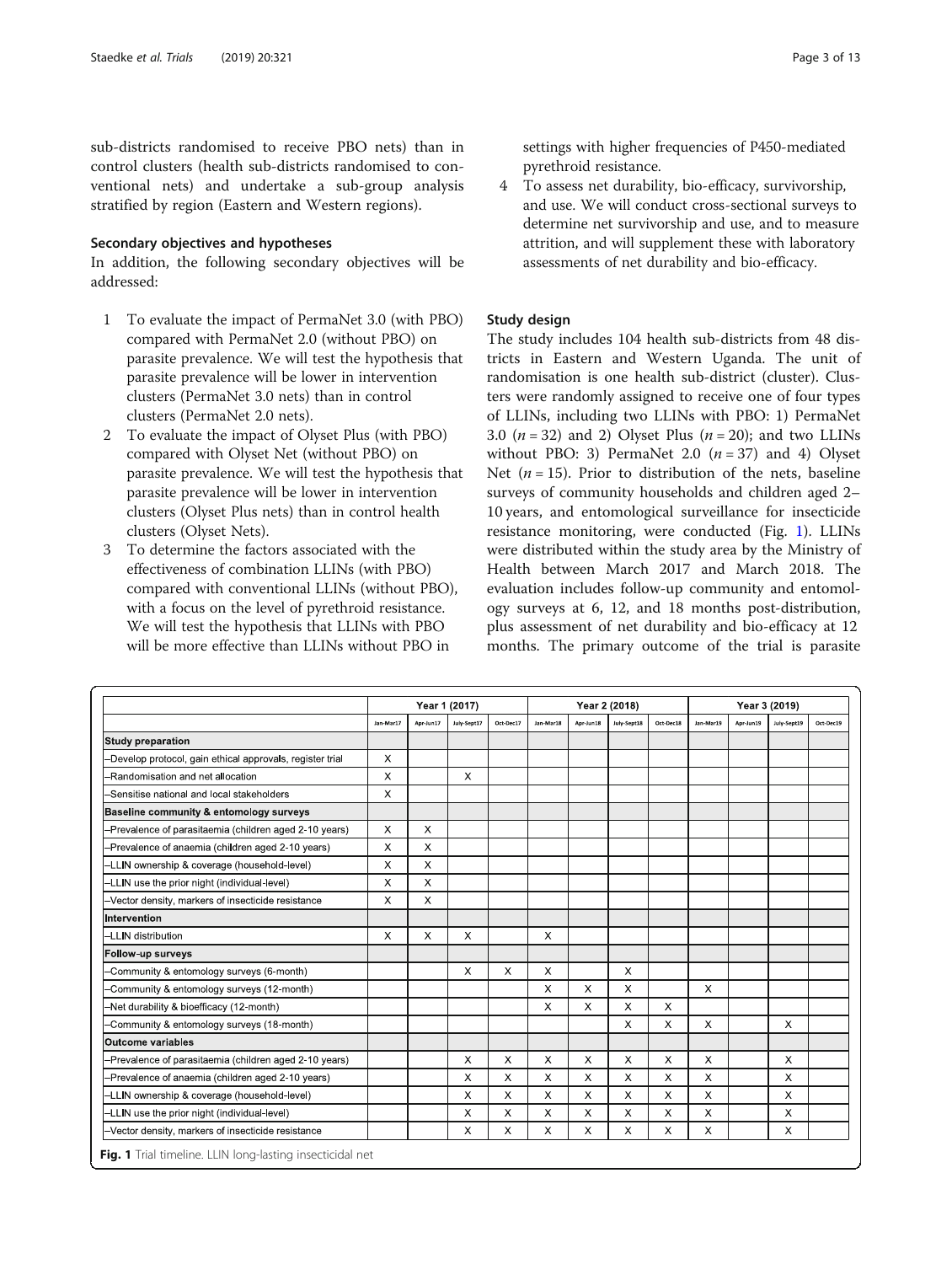prevalence, measured by microscopy in children aged 2– 10 years in the follow-up community surveys.

# Methods

# Study setting

A total of 104 clusters in Eastern and Western Uganda were included in the study (Fig. 2). Areas scheduled to receive IRS with pirimiphos-methyl (Actellic) were excluded due to an interim WHO recommendation (since relaxed) that PBO nets should not be used in areas of Actellic spraying due to the possibility of antagonistic effects [[22\]](#page-12-0). The study area represents five of the 10 geographic regions included in the Uganda Malaria Indicator Survey [\[23](#page-12-0)].

# Sensitisation

Prior to the study, project partners in the Ministry of Health and other key partners at the national and local level engaged with stakeholders at the district and community level in participating districts, including the District Health Officers and Malaria Focal Persons, local leaders, village health team (VHT) members, and other key opinion leaders. Study personnel used an information sheet to guide sensitisation discussions.

# Baseline community surveys

Cross-sectional surveys of community residents living in households randomly selected from each cluster were conducted from March to June 2017, prior to distribution of the LLINs. The community survey consisted of

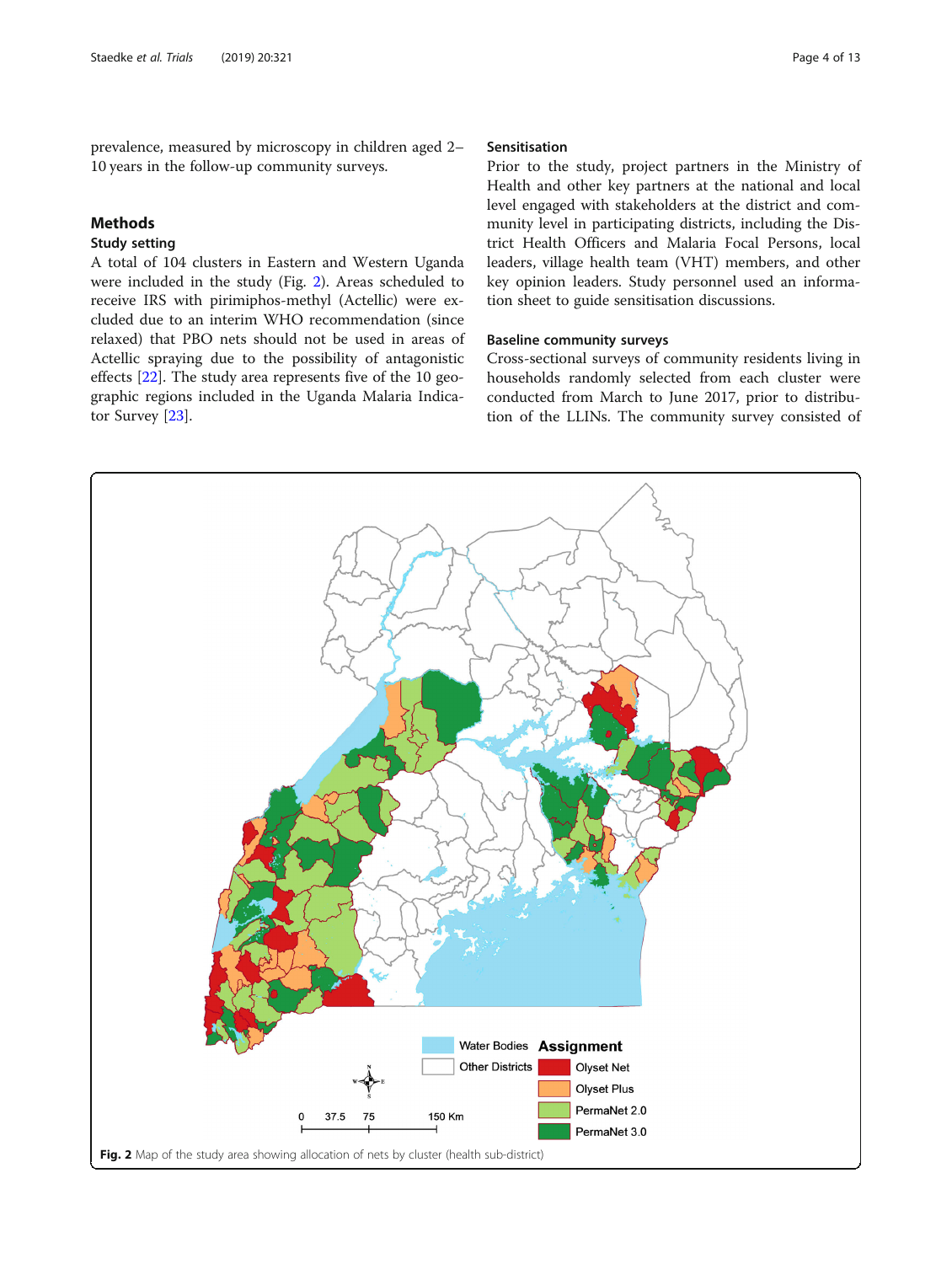two components: 1) a household survey questionnaire administered to heads of households; and 2) a clinical survey of children aged 2–10 years.

#### Sampling frame

A two-stage cluster sampling procedure was applied using enumeration areas identified in the 2014 national census as the primary sampling unit [[23,](#page-12-0) [24](#page-12-0)]. Ten enumeration areas within each of the 104 health sub-districts were randomly selected by the Uganda Bureau of Statistics (UBOS) using probability proportionate to size sampling. Households within each selected enumeration area were mapped and enumerated by the study team. A random sample of mapped households was selected from each enumeration area to generate a list of households to approach for recruitment.

# Recruitment and enrolment

Households from the recruitment list were approached until five households from each enumeration area were enrolled (50 households per health sub-district, 5200 total). When a household was identified, study personnel briefly described the purpose of the study to the head of the household (or their designate) in the appropriate language. Households were included if: 1) at least one resident of the household was between 2 and 10 years of age; 2) at least one adult aged 18 years or older was present; 3) the adult was a usual resident who slept in the sampled household on the night before the survey; and 4) the adult resident agreed to provide informed consent for the household survey. Households were excluded if: 1) the dwelling was destroyed or not found; 2) the household was vacant; or 3) there was no adult resident at home on more than three occasions. Written consent to participate in the study was sought from an adult resident for all households fulfilling the selection criteria.

#### Household survey

Upon enrolment, a household survey questionnaire, adapted from prior cross-sectional community surveys conducted in Uganda including the national Malaria Indicator Survey [\[23,](#page-12-0) [25](#page-12-0)–[27\]](#page-12-0), was administered to heads of households or their designate using a hand-held tablet computer. Information was gathered on the characteristics of households and residents, proxy indicators of wealth including ownership of assets, and ownership and use of LLINs in the households.

## Clinical survey

All children aged 2–10 years present in enrolled households were eligible to participate in the clinical survey. Sample collection for laboratory testing was performed in children identified from the household questionnaire if they met the following selection criteria: 1) were 2–10

years of age; 2) were usually resident and present in the sampled household on the night before the survey; 3) had provision of informed consent by a parent/guardian; and 4) had assent of child aged 8 years or older. If a child was not present of the day of the survey they were excluded. Finger-prick blood samples were taken from all eligible children for thick smear and for all eligible children 2–4 years of age for haemoglobin measurement. A filter paper blood sample was also obtained for future molecular testing.

#### Management of ill participants

Clinical survey participants who had a temperature  $\geq$ 38.0 °C or who reported fever in the past 48 h had a rapid diagnostic test (RDT) performed (SD Bioline Malaria Ag P.f or P.f/Pan, Standard Diagnostics, Inc.). Participants with a positive RDT and no evidence of danger signs or severe malaria were treated with artemether-lumefantrine, which is the first-line treatment for uncomplicated malaria in Uganda. Participants with a positive RDT and evidence of danger signs of severe disease were referred for further evaluation and treatment. Any participant with other concerning clinical symptoms were also referred to an appropriate healthcare facility, following guidelines outlined in standard operating procedures.

# Baseline entomology surveys for insecticide resistance monitoring

Entomology surveys were carried out concurrently with the baseline community surveys to collect mosquito specimens for insecticide resistance monitoring. In each cluster, up to ten households were selected randomly from the list of 50 households enrolled into the community surveys. Study personnel re-visited households on the list of randomly selected households to carry out recruitment, and briefly described the purpose of the mosquito collections in the appropriate language to the head of household (or their designate) before proceeding with sampling. Mosquitoes were sampled from enrolled households in the mornings (from dawn until 10 am) using Prokopack aspirators to collect mosquitoes resting indoors on walls [\[28\]](#page-12-0). A brief questionnaire was also administered to gather information on household characteristics and the use of malaria prevention measures. Female anopheles mosquitoes were identified, and were stored at 4 °C in the regional field sites prior to shipment to Kampala and onto the Liverpool School of Tropical Medicine (LSTM) for molecular analysis.

## Assignment of interventions

#### Initial randomisation and net allocation

The randomisation was carried out by a member of the study team based outside of Uganda who was not directly involved in the field work. The total number of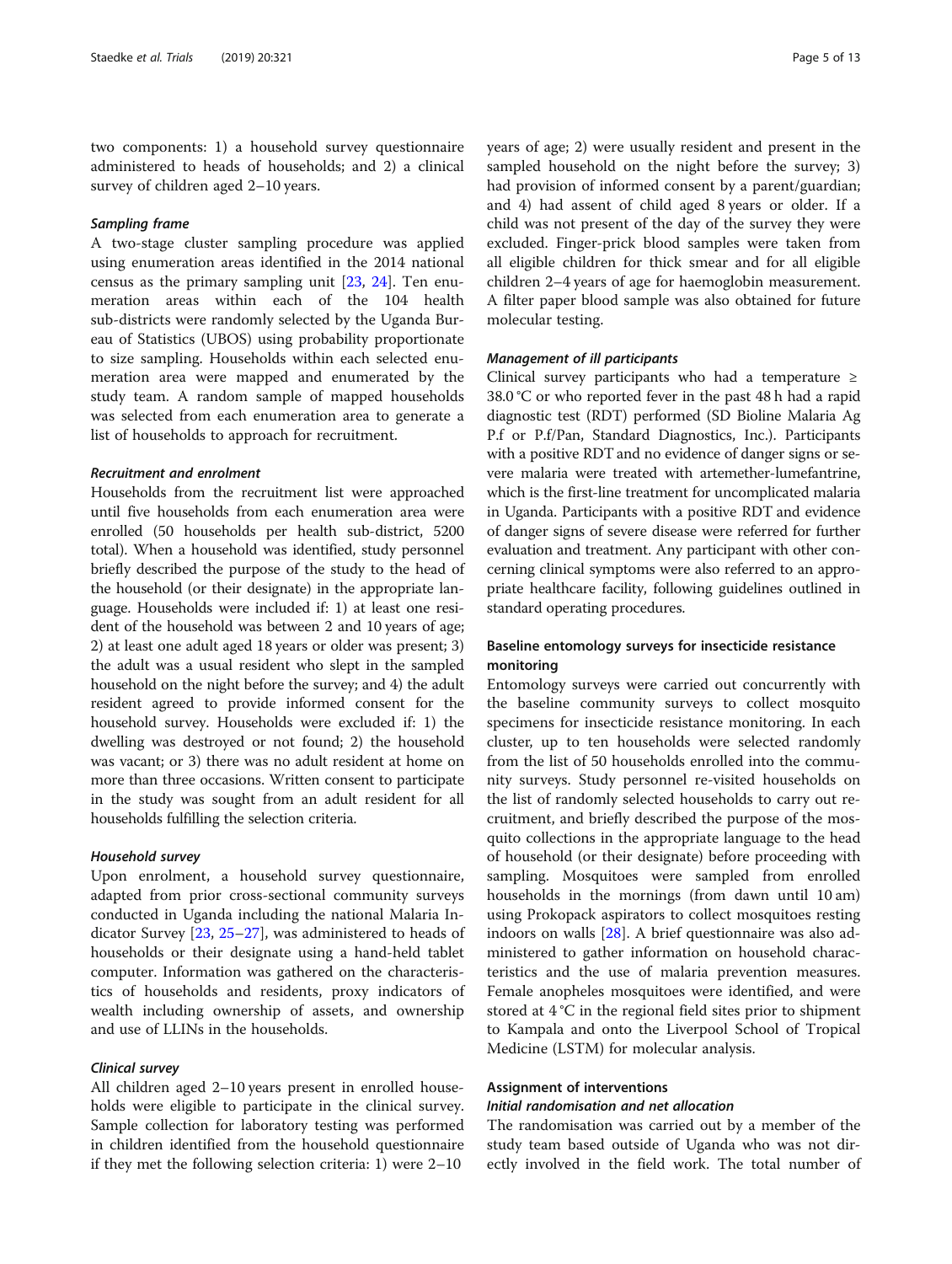LLINs available for the four types of nets (corresponding to the four study arms) and the estimated number of LLINs needed for each health sub-district were established prior to the randomisation (Table 1). Given the restriction on the number of nets to be distributed in each study arm, adaptive randomisation was applied using the following steps: 1) A random number between 0 and 1 was generated for each cluster using STATA (StataCorp, Texas, USA). 2) Cumulative probability ranges were generated for each of the four types of net based on the targeted number of each individual type of net/targeted number of total nets. 3) The first cluster was assigned to their intervention based on which cumulative probability range the corresponding random number fell into. 4) Step 2 above was repeated after removing the number of targeted nets assigned to the cluster for the corresponding type of net and the total number of nets. 5) The next cluster was assigned to their intervention based on which revised cumulative probability range the corresponding random number fell into. 6) This process was repeated until all clusters were allocated to an intervention. The process was stratified by region, with 66 clusters in the Western region and 38 clusters in the Eastern region since although insecticide resistance is very well characterised in Eastern Uganda, little is known about patterns in the West [[17](#page-12-0), [29](#page-12-0)–[31](#page-12-0)]. Areas scheduled to receive IRS with pirimiphos-methyl (Actellic) were excluded [[22\]](#page-12-0). Given the nature of the trial, allocation of the LLINs was not blinded.

# LLIN distribution

The LLINs were distributed by the Ministry of Health and supporting partners according to national guidelines [[32](#page-12-0)]. Household-level registration data were collected door-todoor in each village to determine the number of nets needed [[32](#page-12-0)]. The LLINs were imported into Uganda and stored in warehouses in Kampala. The Ministry of Health was responsible for issuing the LLINs according to the net allocation list. Nets were taken out of the Kampala warehouses and placed onto trucks for transport to sub-county stores. Using the household registration data, and in accordance with WHO recommendations, an allocation formula was applied (total number of people in the household, divided by 2, and rounded up in the case of an uneven number of household members) to determine the number of nets each household was to receive [[32](#page-12-0)]. Community members were mobilised and informed in advance of the distribution.

# Revised randomisation and net allocation

Distribution of LLINs in the first 44 clusters was completed by the Ministry of Health as scheduled, with nets distributed in 24 PBO and 20 non-PBO clusters (Table 1). However, the number of nets distributed initially was greater than estimated, resulting in a deficit of nets available for the final round of distribution within the study area. After determining the total number of nets available, the 60 remaining clusters were re-randomised, using the same process of adaptive randomisation described above, such that the number of clusters assigned to the two study arms (PBO versus non-PBO) balanced, with 52 clusters assigned to each of the two study arms in a 1:1 ratio (Table 1).

# Data collection

# Follow-up cross-sectional surveys

To evaluate the impact of the LLINs, cross-sectional surveys of community residents will be conducted at 6, 12, and 18 months post-distribution, following the same methods as described above for the baseline surveys. In brief, the follow-up community surveys will consist of a household survey questionnaire administered to heads of households, and a clinical survey of children aged 2– 10 years. Households will be randomly selected from each of the 104 clusters using two-staged cluster sampling until 50 households are enrolled per cluster (total 5200 households). The household questionnaire used for the baseline surveys will be adapted for the follow-up surveys to include specific questions about the LLINs distributed by the Ministry of Health through the national campaign. Random selection of households for screening and enrolment will be repeated with

|  |  | Table 1 Revised study interventions, target number of nets, and final number of clusters allocated |  |  |
|--|--|----------------------------------------------------------------------------------------------------|--|--|
|--|--|----------------------------------------------------------------------------------------------------|--|--|

| Type of LLIN                | Targeted total number of nets<br>for distribution |                        | Cumulative number of<br>nets allocated |                        | Number of clusters (health sub-districts) allocated |        |                   |                   |       |  |
|-----------------------------|---------------------------------------------------|------------------------|----------------------------------------|------------------------|-----------------------------------------------------|--------|-------------------|-------------------|-------|--|
|                             | Original<br>randomisation                         | Final<br>randomisation | Original<br>randomisation              | Final<br>randomisation | Waves 2<br>and $3$                                  | Wave 4 | Western<br>region | Eastern<br>region | Total |  |
| PermaNet 2.0                | 3,217,360                                         | 3,743,320              | 3,220,280                              | 3,830,280              | 16                                                  | 21     | 24                | 13                | 37    |  |
| PermaNet 3.0 (contains PBO) | 4.100.000                                         | 3,570,640              | 4,101,840                              | 3,515,520              | 18                                                  | 14     | 16                | 16                | 32    |  |
| Olyset Net                  | 650.000                                           | ,244,400               | 651.240                                | 1.239.640              | 4                                                   | 11     |                   | 4                 | 15    |  |
| Olyset Plus (contains PBO)  | 1,000,000                                         | 601,560                | 994,000                                | 1.574.480              | 6                                                   | 14     | 15                |                   | 20    |  |
| Total                       | 8,967,360                                         | 10,159,920             | 8,967,360                              | 10.159.920             | 44                                                  | 60     | 66                | 38                | 104   |  |

LLIN long-lasting insecticidal net, PBO piperonyl butoxide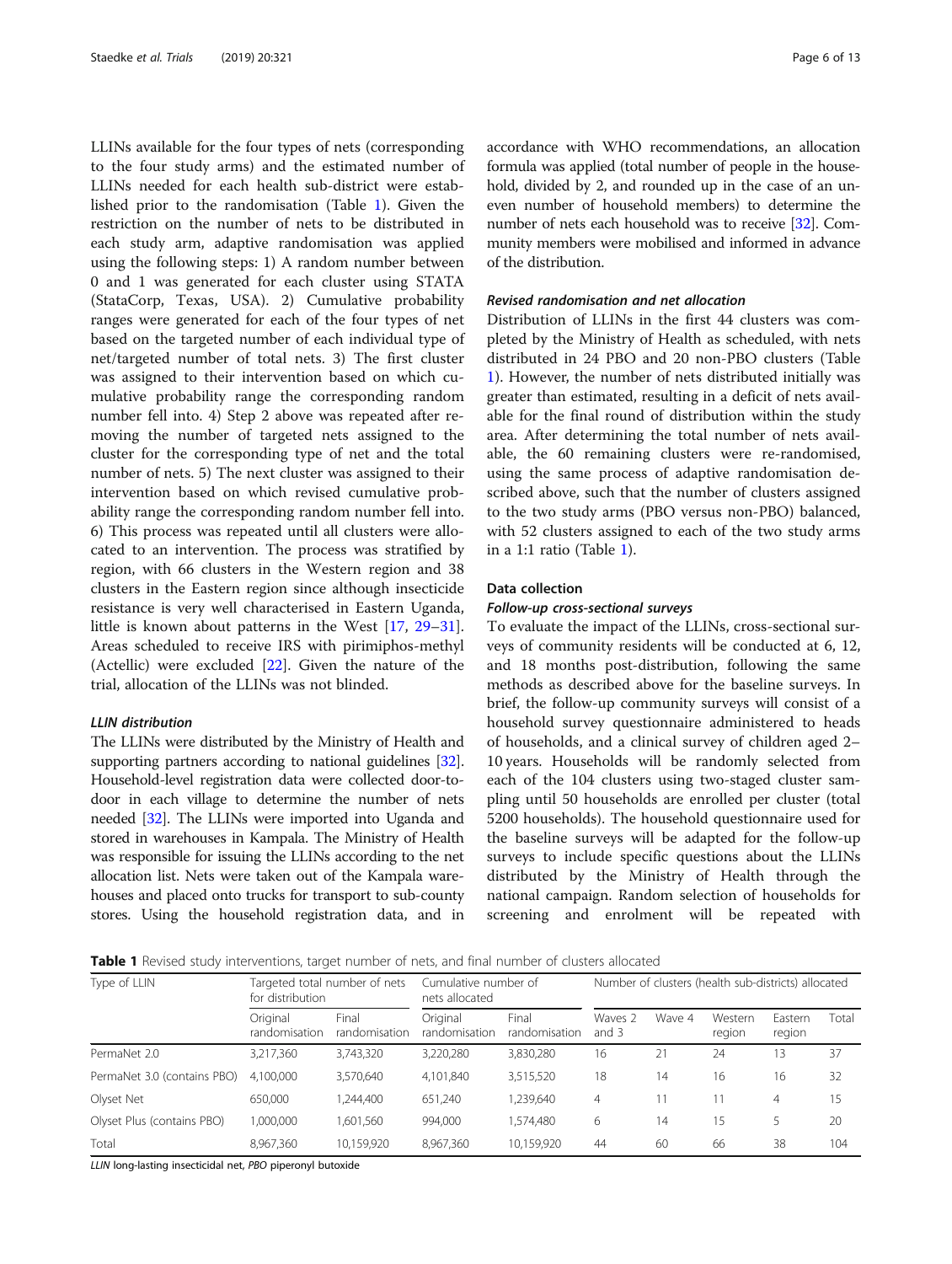replacement for each cross-sectional survey. All children aged 2–10 years from enrolled households who are present will be eligible to participate in the clinical survey. The primary outcome of the community surveys will be malaria parasite prevalence as measured by microscopy. Entomological surveillance for insecticide resistance will also be conducted concurrently with each community survey, aiming to collect mosquitoes from 10 randomly selected households per clusters as described above.

#### Phenotypic monitoring

We intend to conduct resistance phenotyping on mosquito samples collected from a sub-set of households located in 12 sentinel site clusters, which will be purposely selected based on the likelihood of collecting large numbers of mosquitoes, supported by baseline entomology data, and by proximity to the regional entomology laboratories where the assays will be performed. Six clusters will be selected from each region (East and West), aiming to balance the net allocation assignments in each region. In each cluster, approximately 10–15 households will be selected or approximately 120–180 households in total, per survey. The same procedures described above will be followed for recruitment, screening, consenting, surveying, and mosquito collection, with one exception: households may be visited more than once for mosquito collections. The live females collected will be tested for susceptibility to the active ingredients used on the distributed LLINs (Olyset, permethrin; PermaNet, deltamethrin) and in combination (permethrin + PBO and deltamethrin + PBO). Susceptibility assays will be conducted in line with WHO guidelines, and we will combine standard WHO tube tests with intensity assays where indicated. If the number of adult females obtained from resting collections is too small they will be supplemented by 3- to 5-day old females raised from larval collections. We propose to test the susceptibility of the three major vectors (An. gambiae, An. arabiensis and An. funestus), but it is possible that too few mosquitoes will be collected to make an accurate assessment of population susceptibility.

# LLIN durability and bio-efficacy

Durability and bio-efficacy of the LLINs will be assessed 1 year after the distribution of nets, concurrently with the 12-month cross-sectional survey. We will quantify net durability and bioavailability of insecticides using standard WHO methodologies. To assess LLIN durability (the number, location, size, and type of holes in each net), a sub-set of nets distributed during the 2016–2017 universal LLIN campaign will be withdrawn (and replaced) from households during the 12-month crosssectional survey. We propose to sample 400 nets (100 per study arm) from randomly selected households using the list of households selected for the cross-sectional community surveys. During the crosssectional survey, availability of nets distributed during the 2016–2017 universal LLIN campaign will be assessed in selected households. If nets are available in the household, one net per household will be withdrawn (and replaced) for the durability assessment. We will quantify durability of the net using the methodology developed by the WHO Vector Control Working Group [[33\]](#page-12-0).

To assess LLIN bio-efficacy (the degree of knockdown, mortality, or inhibition of blood-feeding induced in susceptible mosquitoes, as determined by cone bioassays), the sub-set of 400 nets will also undergo bioefficacy assessments. We will use a standard laboratory strain of An. gambiae from Kisumu, Western Kenya, which is fully susceptible to both permethrin and deltamethrin in WHO discriminant dose tests. In brief, five unfed 3- to 5-day-old mosquitoes will be exposed for 3 min to a net sample taken from the top of each net. The rationale being that this is the first point of contact for a mosquito taking a blood meal and ensures that we sample the dual treated surface on both types of PBO net [[34,](#page-12-0) [35\]](#page-12-0). Knock-down will be recorded 60 min postexposure and mortality after 24 h. Two net samples will be used per net and five cone tests will be conducted per sample together with appropriate negative controls. For a subset of 20 nets of each type we will use the same protocol but with a Ugandan pyrethroid resistant strain which exhibits P450-mediated resistance to test for the durability of PBO treatment on the dual-treatment nets.

# Laboratory procedures

# **Microscopy**

Thick blood smears will be made by placing a drop of blood in the middle of a barcoded slide. Slides will be dried and kept in the field for no longer than 7 days to avoid auto-fixation. While in the field, slides will be stored in a cool environment and protected from excess heat and sunlight. Blood samples will be transported periodically to the Infectious Diseases Research Collaboration (IDRC) Molecular Research Laboratory (MOLAB) in Kampala for reading. At the MOLAB, thick blood smears will be stained with 2% Giemsa for 30 min and then evaluated for the presence of parasitaemia (asexual forms only). A thick blood smear will be considered negative when the examination at 100× high-power fields does not reveal asexual parasites. For quality control, all slides will be read by a second microscopist. If there is a discrepancy between the first and second reads (defined as any of the following: 1) a positive versus negative for asexual parasites, 2)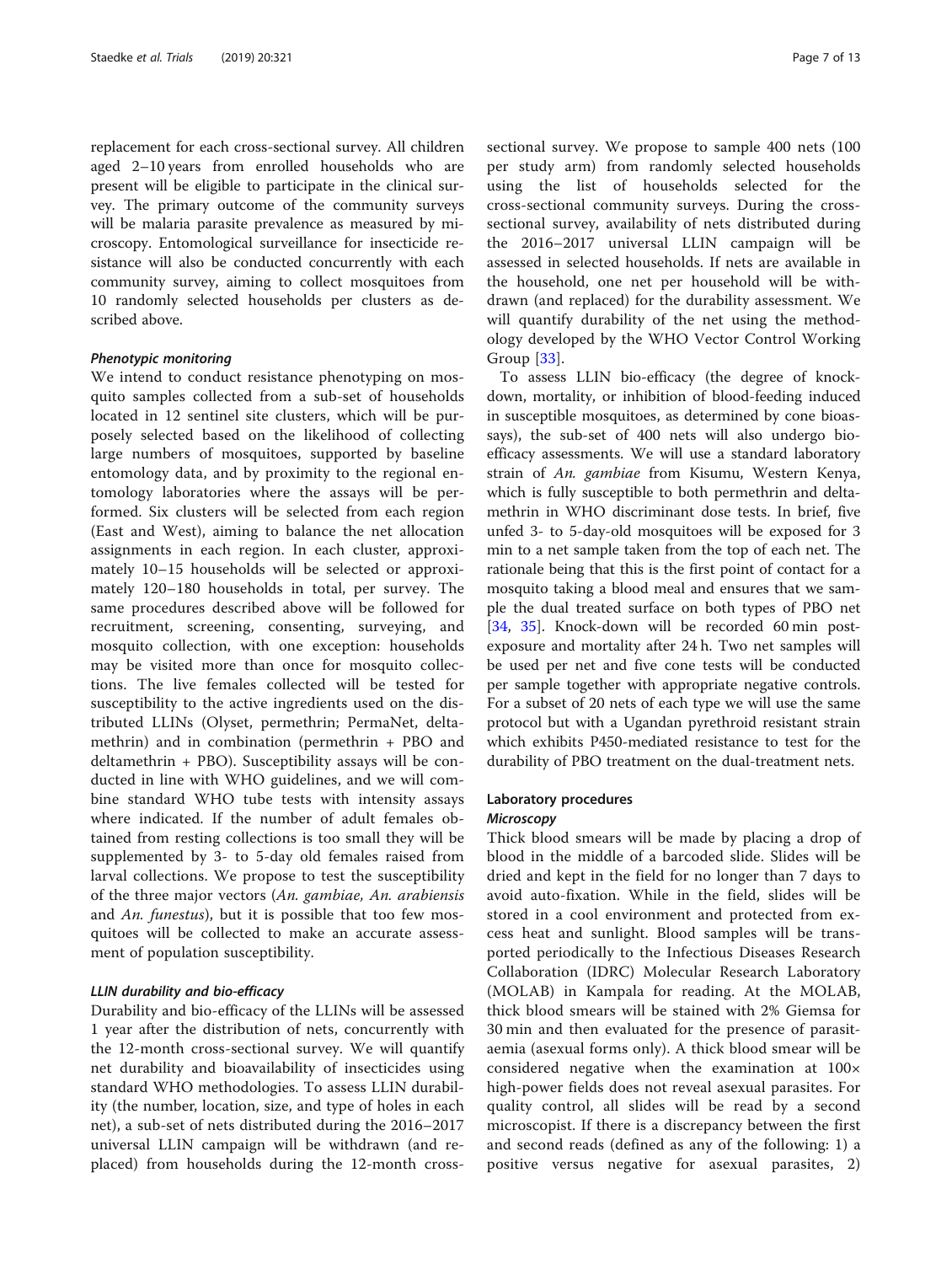parasite density differing by  $\geq$  25%, and 3) positive versus negative for gametocytes), a third microscopist will review the slide.

# Haemoglobin measurement

Haemoglobin analysis will be carried out in eligible children 2–4 years of age on site using a drop of blood collected from a finger-prick using a battery-operated portable analyser (HemoCue, Anglom, Sweden). Any participant who is found to have severe anaemia (haemoglobin  $\langle 7.0 \text{ g/d} L \rangle$  requiring treatment will be referred to an appropriate healthcare facility for further management.

#### Filter paper samples

Blood spots will be collected onto filter paper to store for future serologic and/or molecular studies which will be performed only for research purposes and will have no impact on the clinical management of study participants. Filter paper (Whatman no 1, Whatman 3MM; Whatman, Maidstone, UK) will be pre-cut into individual squares, stapled to a thick card which will serve as its cover, and will be labelled with a barcode. Blood spots will be collected onto the filter paper in volumes of approximately 25-μl aliquots per blood spot (four blood spots per sample). Filter paper samples will be allowed to dry at ambient temperature and relative humidity, transported from the field in a zip lock bag, and will be placed into a stock card filter paper box for final storage with a desiccant.

#### Rapid diagnostic tests

RDTs (SD Bioline Malaria Ag P.f or P.f/Pan, Standard Diagnostics, Inc.) will be performed in the field on cross-sectional survey participants who are found to have a temperature  $\geq 38.0$  °C or who report fever in the past 48 h. RDTs will be performed according to the directions provided for the specific tests, using the blood transfer device and reagent provided by the manufacturer. Tests will be performed by study personnel, and results will be available within 15 min. The results of the RDT will be provided to the participant's caregiver verbally and will be recorded on the appropriate case record form. Participants who test positive for malaria will be provided with a full course of anti-malarial treatment and will also be counselled to go to the nearest healthcare facility immediately if their condition worsens.

# Insecticide resistance monitoring

We plan to use a combination of single nucleotide polymorphisms in the P450 Cyp4j5 and the esterase Coeae1d which were reproducibly associated with pyrethroid resistance in multiple field collections from Uganda and Kenya, and which together with the Vgsc-1014S (kdr) mutation explained around 20% of variation in pyrethroid resistance [\[17](#page-12-0)]. These will be supplemented by Ugandan-specific resistance markers identified through the Anopheles gambiae 1000 genomes project (Ag1000G), and allied projects [[30,](#page-12-0) [36](#page-12-0)]. Female anopheles mosquitoes collected from the 104 clusters during the entomology surveys will be identified and will be stored and refrigerated in the field sites prior to shipment to Kampala and onto LSTM for further analysis.

### Data management

All data will be collected by survey teams using hand-held tablet computers. Prior to conducting the surveys, information from the questionnaires and fields for entering results of laboratory testing will be programmed into the tablet computers. Programming will include range checks, structure checks, and internal consistency checks. Before leaving the household, an inventory will be made of the completed questionnaires and blood samples collected; both will be checked to make sure they are labelled correctly. The completed questionnaires will be checked for mistakes and completeness. Data from these devices will be transferred at the end of every day to our data core facilities in Kampala and stored on a secure server. The data file will be kept on a separate network so that only authorized survey staff will have access to the data during collection and the processing phase. The file with data from the questionnaires will be merged with results from reading the malaria slides at the laboratory, using the unique bar codes. All filter paper samples and blood slides will be returned to the IDRC offices in Kampala.

Laboratory data, including results of microscopy, will be recorded by study personnel on standardized data forms. Data entered onto paper record forms will be entered into a computerised database (Microsoft Access) by a data entry clerk and will be double-entered to verify accuracy. An audit trail of the date and time of data entry, and a record of any changes made, will be kept in compliance with Good Clinical Practice (GCP). All study personnel will be trained in the project objectives, methods of effective communication with study participants, collection of high-quality data, and principles of ethical research practice. Study personnel members will receive additional training specific to the tasks they will perform within the project including interviewing techniques, administration of surveys, completing questionnaires, and use of tablet devices. Standard operating procedures (SOPs) will be written for all project activities, and booklets of all relevant documents provided to each member of the project team.

Records for this study will be maintained and stored in compliance with the principles of GCP and regulatory and institutional requirements, and in compliance with the requirements for the protection of confidentiality of participants.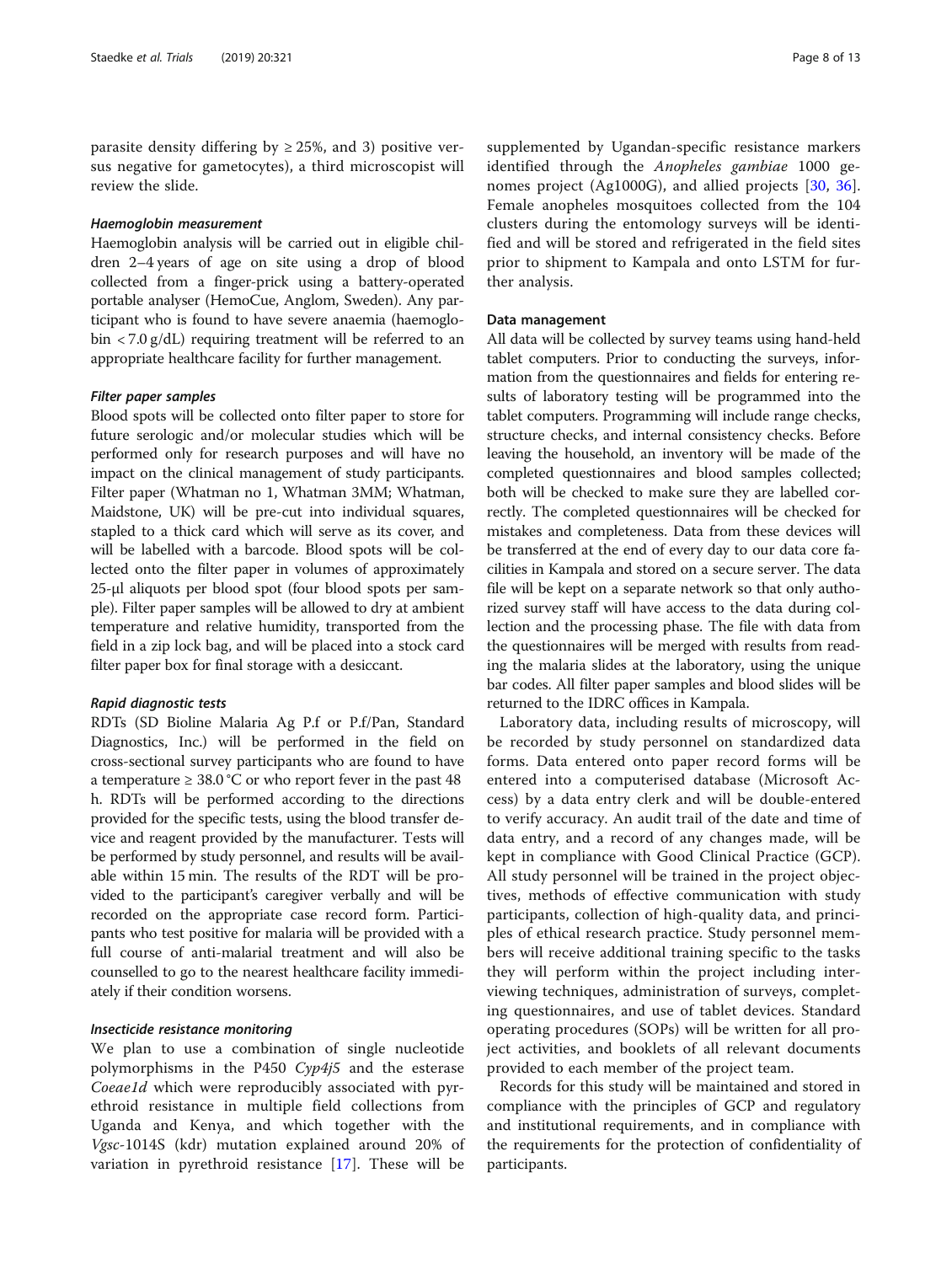# Sample size calculations Community surveys

The study sample size (number of clusters and allocation of interventions) was set by the number of nets available for the four different types of study nets and the estimated number of LLINs required per cluster. We will sample all eligible children aged 2–10 years from 50 households in the 104 clusters in each round of surveys, resulting in an estimated total of 10,400 children from 5200 households per survey. Assuming a parasite prevalence of 40% in the control arm [[25\]](#page-12-0), and coefficient of variation between clusters of 0.3 (derived from the ongoing trial in Tanzania [\[21](#page-12-0)]), we will have 80% power (two-sided significance level of 0.05) to detect a relative reduction in parasite prevalence of at least 17% (prevalence ratio of 0.83).

#### Entomology surveys

We aim to collect 30–50 mosquitoes per cluster. The sample sizes were chosen based on the expected frequency (50 to 60%) of the known resistance-associated P450 variant (Cyp4j5) in Eastern Uganda [[17](#page-12-0)]. Therefore, a relatively small sample size is required for an accurate estimate of resistance marker frequency. However, we are aware that resistance is a highly dynamic system and that we may need to increase the number of mosquitoes

Table 2 Outcome measure definitions

analysed in certain clusters if resistance marker frequencies change dramatically.

# Analytical issues

# Primary and secondary outcomes

The primary and secondary outcomes are outlined in Table 2.

# Statistical methods

All data will be analysed on the basis of intentionto-treat and per-protocol analyses. Intention-to-treat analyses will include the assigned treatment arms and results from all clusters. For per-protocol analyses, clusters will be grouped by treatment arm according to the type of LLINs actually received in the national campaign. For clusters with mixed LLIN distribution, the number of nets from the dominant type received (numerator) will be divided by the total number of the four study net types received in that cluster, excluding non-study nets (denominator). To be included in the per-protocol analyses, the proportion of the dominant net received in the cluster must be > 75% out of the four study net types. Clusters in which the dominant net type received is ≤ 75% will be excluded from the per-protocol analyses. The primary outcome will be the prevalence of asexual parasitaemia from the cross-sectional surveys. An individual-level approach to the analysis will be used due

|                            | Indicator definition                                                               |  |  |  |  |  |
|----------------------------|------------------------------------------------------------------------------------|--|--|--|--|--|
| Community survey           |                                                                                    |  |  |  |  |  |
| Prevalence of parasitaemia | Proportion of thick blood smears that are positive for asexual parasites           |  |  |  |  |  |
| Prevalence of anaemia      | Proportion of haemoglobin measurements categorized as anaemia (< 10.0 g/dL)        |  |  |  |  |  |
| LLIN coverage              | Proportion of households owning at least one net                                   |  |  |  |  |  |
|                            | Proportion of households owning at least one LLIN                                  |  |  |  |  |  |
|                            | Average number of nets per household                                               |  |  |  |  |  |
|                            | Average number of LLINs per household                                              |  |  |  |  |  |
|                            | Proportion of households with one LLIN for every two residents                     |  |  |  |  |  |
|                            | Proportion of children who slept under an LLIN the prior night                     |  |  |  |  |  |
|                            | Proportion of pregnant women who slept under an LLIN the prior night               |  |  |  |  |  |
| Insecticide resistance     |                                                                                    |  |  |  |  |  |
| Phenotyping                | Prevalence of phenotypic insecticide resistance                                    |  |  |  |  |  |
| Genotyping                 | Prevalence of molecular markers associated with insecticide resistance             |  |  |  |  |  |
| <b>IIINs</b>               |                                                                                    |  |  |  |  |  |
| Survivorship               | Proportion of households owning at least one 2016-2017 campaign net                |  |  |  |  |  |
|                            | Proportion of households using at least one 2016–2017 campaign net the prior night |  |  |  |  |  |
| Durability                 | Proportionate Hole Index (PHI):                                                    |  |  |  |  |  |
|                            | 1) good, 2) serviceable (repairable), or 3) in need of replacement                 |  |  |  |  |  |
| Bio-efficacy               | Knock-down rate at 60 min of mosquitoes tested                                     |  |  |  |  |  |
|                            | Mortality rate of mosquitoes tested                                                |  |  |  |  |  |

LLIN long-lasting insecticidal net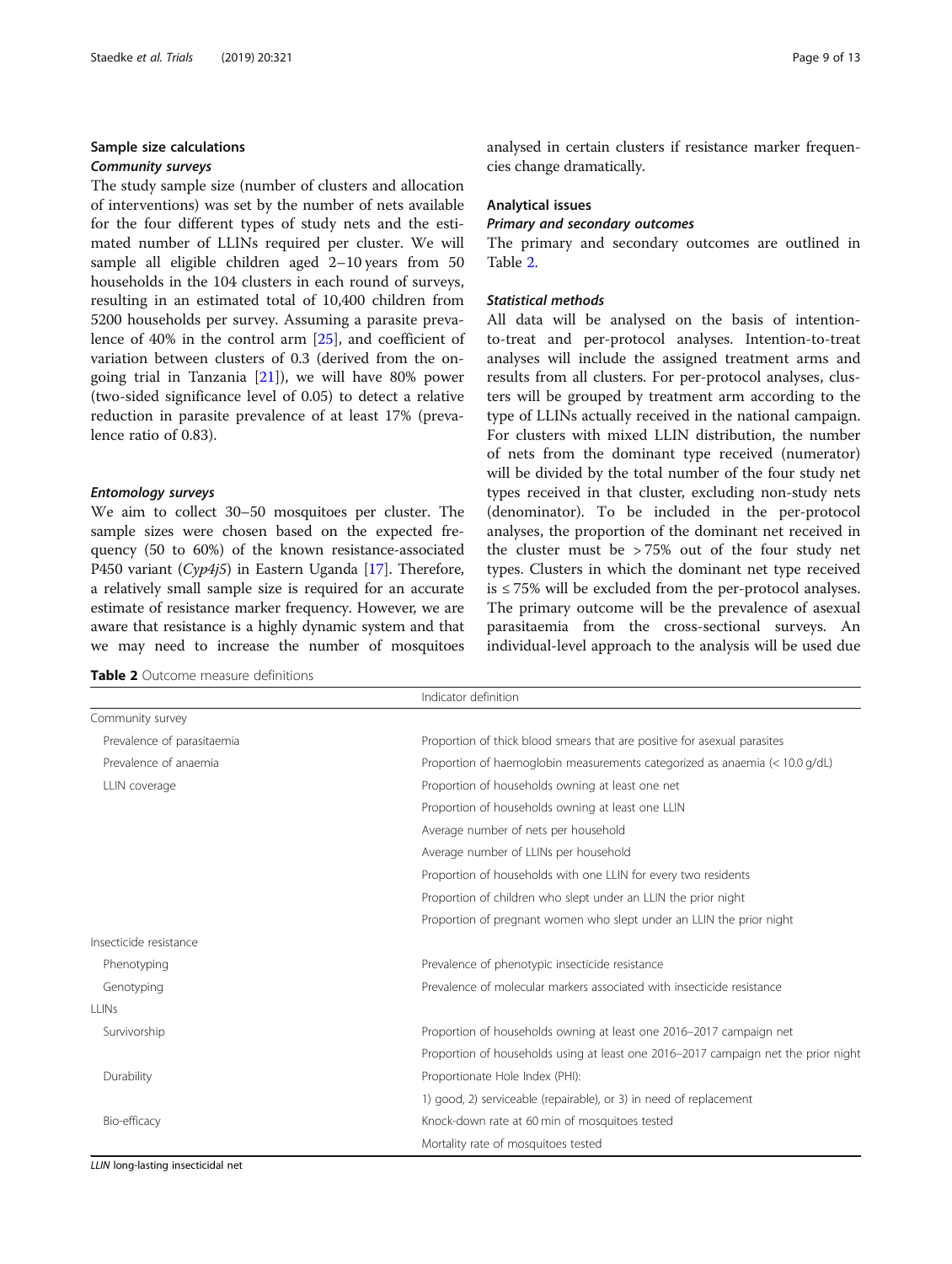to the large number of clusters per arm. For comparison of the primary outcome between treatment arms, generalized linear Poisson models with a log-link function will be used to allow for within-cluster correlations adjusting for baseline cluster-level parasite prevalence. The effect of the intervention will be quantified by calculation of a prevalence ratio. Separate analyses will be performed using data from the post-distribution cross-sectional surveys (performed 6, 12, and 18 months after the delivery of the nets).

#### Sub-group analyses

Stratified sub-group analyses will be performed at the level of the region (Western or Eastern) and net manufacturer (PermaNet or Olyset). Spatial auto-correlation in insecticide resistance will also be explored to interpolate resistance patterns collected at the household level.

# **Monitoring**

Given the nature of this trial, in which the intervention (LLINs) is delivered as a national programme by the Uganda Ministry of Health, no data and safety monitoring committee was established, and we have no plans for an interim analysis. Moreover, as the investigators are responsible only for the evaluation, we have no plans for monitoring adverse events. Internal audits of the trial are being conducted for each round of surveys by the IDRC's regulatory department.

# Ethical issues

#### Research ethics approval

The trial has been approved by the Ugandan National Council for Science and Technology (UNCST; ref. HS 2176), Makerere University School of Medicine Research & Ethics Committee (SOMREC; 2016–133), London School of Hygiene and Tropical Medicine Ethics Committee (LSHTM; ref. 12019), and the Liverpool School of Tropical Medicine (LSTM; ref. 16–072), which sponsored the study.

#### Protocol amendments

Approval of the original study protocol (V2.0, 1 February 2017) was obtained from all of our Institutional Review Boards (IRBs) on 13 March 2017. The protocol was subsequently amended (Version 3.0, 15 August 2017), and was fully approved on 1 November 2017. For any future protocol amendments, investigators will be notified, IRB approval will be sought, and the clinical trial registry will be updated. For the SPIRIT 2013 Checklist of recommended items to include in an interventional trial protocol, see Additional file [2.](#page-11-0)

# Informed consent

Approval from local leaders will be sought before beginning activities in the project area. Written informed consent to participate in the study will be obtained by the head of household (or their designate) for all households participating in the community and entomology surveys. Written consent to participate in the clinical survey will be obtained from parents or guardians of all children. In all cases involving participation of children aged 8 years or older, written assent will also be obtained from the child. All informed consent discussions will be conducted in the appropriate local language, and a translator will be used if necessary. Information sheets and consent forms will be available in English and appropriate local languages, describing the purpose of the project and the procedures to be followed, and the risks and benefits of participation. During the consent discussions, each section of the consent form will be read exactly as it is written either by study personnel or by the translator, and then further explained to the respondent (participant or parent/guardian) if necessary. The translator will also assist with the discussion and assessment of comprehension. All participants and parents/guardians will be informed that participation in the study is completely voluntary and that they may withdraw from the study at any time. If the person asked to provide consent is unable to read or write, their fingerprint will substitute for a signature, and a signature from a witness to the informed consent procedures will be obtained. Written consent for future use of biological specimens will also be obtained for the community surveys.

#### Confidentiality

Records for this study will be maintained and stored in compliance with the principles of GCP and regulatory and institutional requirements, and in compliance with the requirements for the protection of confidentiality of participants. Only study personnel will have access to these records. All forms with participant names will be kept in a locked cabinet when not in use. Participants will be identified by their study ID number, and participant names will not be included in databases used for analysis. Data will be stored for at least 10 years. Anonymized data collected in this study may also be shared with other investigators and/or placed into the public domain via a data repository.

# Ancillary and post-trial care

Given the nature of this trial, in which the intervention (LLINs) is delivered as a national programme by the Uganda Ministry of Health and the evaluation includes assessments of community members at a single point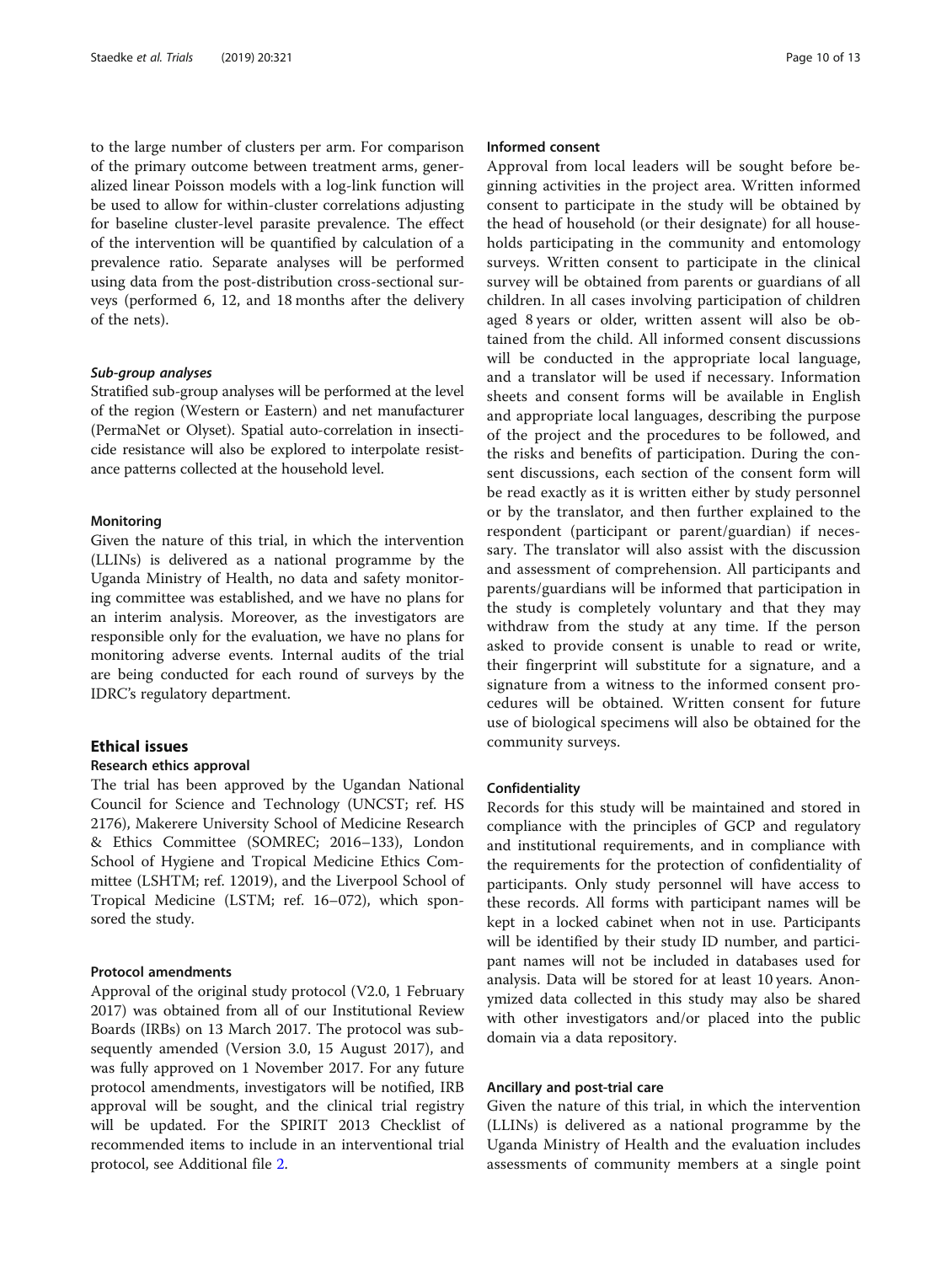in time, there are no plans to provide ancillary or post-trial care.

#### Dissemination policy

The final 18-month cross-sectional survey will be conducted in September 2019. Laboratory testing, data analyses, and preparation of the final manuscript are expected to take until the end of 2019. Peer-review and publication of the trial results are anticipated in the first quarter of 2020. We plan to disseminate the findings widely, sharing with the sponsor and key stakeholders, including the Uganda Ministry of Health and the National Malaria Control Division, the World Health Organization's Vector Control Advisory Group, Innovative Vector Control Consortium, President's Malaria Initiative, and Global Fund, among others. The results will also be presented at national and international conferences. Authorship for the Long-Lasting Insecticidal Net Evaluation in Uganda Project (LLINEUP) manuscripts was decided in advance by the core investigators; no professional writers will be used. Access to the full protocol, participant-level dataset, and statistical code will be available upon reasonable request.

# Trial status

The baseline community and entomology surveys were carried out from March to June 2017. LLINs were distributed in the study area between March 2017 and March 2018. The first round of follow-up surveys (6 months) started in September 2017 and the final round of surveys (18 months) are scheduled to complete in September 2019. We are seeking funding for an additional round of surveys, which would be conducted at 24–30 months following distribution of the LLINs.

# **Discussion**

The WHO has issued a preliminary endorsement of PBO LLINs based on the results of a single trial conducted in Tanzania, but additional evidence of the effect of PBO LLINs is urgently needed. Uganda, with its persistently high burden of malaria and widespread pyrethroid resistance, is an optimal setting to undertake this evaluation. We have leveraged resources by applying a cluster-randomised design to a national LLIN distribution campaign aiming to achieve universal coverage of LLINs in Uganda. Although this study design, linking the evaluation to the national LLIN campaign, presents substantial opportunities, it also presents a few limitations. Because the nets were procured in advance of establishing the trial, the type and number of nets were already fixed. Thus, we were required to use adaptive randomisation to accommodate for the differences in net availability. The shortage of nets available for the final round of distribution in the study area forced the Ministry of Health to source additional nets; as a result, the research team had to re-randomise the final 60 clusters. Moreover, the Ministry of Health and partners, not the research team, were responsible for distributing the nets. Although we worked closely with the Ministry of Health to ensure that the LLINs were allocated according to the randomisation list, there is a chance that the net distribution was imperfect. Despite these challenges, this innovative trial design demonstrates how policy makers, programme implementers, and researchers can work together to generate robust scientific evidence on the impact of malaria control interventions delivered at a national level.

# Roles and responsibilities

## Investigators listed on the protocol

Principal investigator (PI): Prof. Janet Hemingway, CBE, FRS, DSc, PhD, BSc, FRCP (Hon), FMedSci, FRES (Hon), (foreign associate National Academy of Sciences USA), FAAM, Hon FFPH; Director, Liverpool School of Tropical Medicine, UK.

Uganda Co-PI: Prof. Moses Kamya, MBChB, MPH, PhD; Professor and Dean, Makerere University College of Health Sciences, Kampala, Uganda; Executive Director, Infectious Disease Research Collaboration, Kampala, Uganda.

Uganda Co-PI: Prof. Sarah Staedke, MD, PhD, DTM&H; Professor of Malaria & Global Health, London School of Hygiene & Tropical Medicine, UK; Infectious Disease Research Collaboration, Kampala, Uganda.

Co-investigator: Prof. Grant Dorsey, MD, PhD; Professor, Department of Medicine, University of California, San Francisco, USA; Infectious Disease Research Collaboration, Kampala, Uganda.

Co-investigator: Prof. Martin Donnelly, MA, MSc, PhD, FRES; Professor of Evolutionary Genetics, Liverpool School of Tropical Medicine, UK.

Co-investigator: Dr. Yeka Adoke, MBChB, MPH, PhD; Lecturer, Makerere University School of Public Health, Kampala, Uganda; Infectious Disease Research Collaboration, Kampala, Uganda.

Co-investigator: Prof. Hilary Ranson, BSc, MSc, PhD; Professor of Medical Entomology, Liverpool School of Tropical Medicine, UK.

Co-investigator: Prof. Anthony Mbonye, MBChB, MA, MA, PhD; Commissioner of Health Services, Uganda Ministry of Health, Kampala, Uganda; Associate Professor of Public Health, Makerere University, Kampala, Uganda.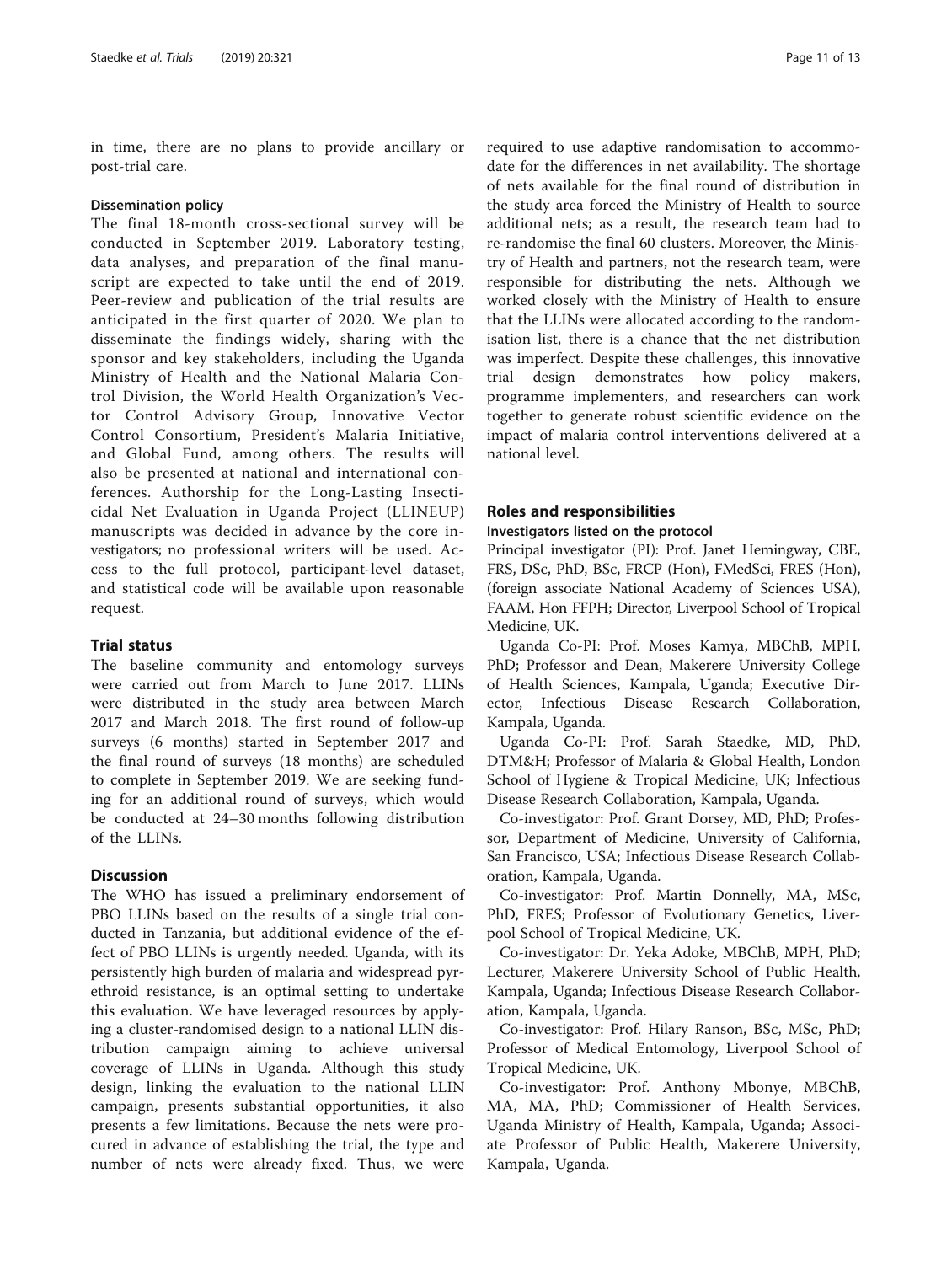<span id="page-11-0"></span>Co-investigator: Dr. Jimmy Opigo, MBChB; Manager, National Malaria Control Programme

Uganda Ministry of Health, Kampala, Uganda.

Co-investigator: Dr. Catherine Maiteki-Sebuguzi, MBChB, MSc; National Malaria Control Program, Uganda Ministry of Health, Kampala, Uganda; Infectious Disease Research Collaboration, Kampala, Uganda.

# Trial sponsor

This trial is sponsored by the Liverpool School of Tropical Medicine (LSTM); Research Protocol (#16–072).

# Role of sponsor and funders

Members of the LSTM (sponsor), including JH and MJD, contributed to the design of the study and drafting of this manuscript. They also support the ongoing collection, management, analysis, and interpretation of data. The ultimate authority over these activities is held jointly by the core investigative team, consisting of JH and MJD (LSTM), SGS (London School of Hygiene & Tropical Medicine), MRK (Makerere University/Infectious Diseases Research Collaboration), and GD (University of California, San Francisco). The funders played no role in these activities.

#### Trial coordination

The project is coordinated by the core investigative team, and field activities are carried out in Uganda by the Infectious Diseases Research Collaboration led by a local study coordinator. Daily management of the trial is overseen by SGS supported by MRK; data management is overseen by GD. No steering committee or endpoint adjudication committee have been appointed for this trial.

# Additional files

[Additional file 1:](https://doi.org/10.1186/s13063-019-3382-8) World Health Organization trial registration dataset. (PDF 118 kb)

[Additional file 2:](https://doi.org/10.1186/s13063-019-3382-8) SPIRIT 2013 Checklist: standard protocol items: recommendations for interventional trials. (DOC 123 kb)

#### Abbreviations

GCP: Good Clinical Practice; IDRC: Infectious Diseases Research Collaboration; IRS: Indoor residual spraying; LLIN: Long-lasting insecticidal net; LLINEUP: Long-Lasting Insecticidal Net Evaluation in Uganda Project; LSHTM: London School of Hygiene and Tropical Medicine; LSTM: Liverpool School of Tropical Medicine; PBO: Piperonyl butoxide; RDT: Rapid diagnostic test; SOP: Standard operating procedure; UBOS: Uganda Bureau of Statistics; WHO: World Health Organization

#### Acknowledgements

We thank Susan Nayiga, Christine Nabirye, Lillian Taaka, Mary Kyohere, Agaba Katureebe, Isiko Joseph, Erias Muyanda, Henry Opolot, Peter Mutungi, Simon Peter Kigozi, Geoff Lavoy, Mugote Martin, Violet Tuhaise, Nicholas Wendo, Maxwell Kilama, and the administration of the Infectious Diseases Research Collaboration for all their contributions. We would also like to acknowledge and thank the members of the Uganda National Malaria Control Division and the Liverpool School of Tropical Medicine for logistical and other support

rendered. We are grateful to the district health, administrative, and political leadership teams for all their support and guidance as we launched the trial in the 48 districts of the study area.

#### Funding

This project was funded primarily by The Against Malaria Foundation, with additional funding from the Department for International Development and the Innovative Vector Control Consortium. The content of the manuscript is solely the responsibility of the authors.

#### Availability of data and materials

Data sharing is not applicable for this article as no datasets were generated or analysed during the current study. The final trial dataset will be prepared for analysis by GD (University of California San Francisco) and will be shared initially with SGS (LSHTM) and subsequently with all investigators. No contractual agreements exist that would limit the investigators' access to data.

#### Authors' contributions

SGS, MRK, GD, and MJD conceived the study with input from JO, AY, and JH. SGS, GD, and MJD developed the procedures and drafted the protocol with MRK and JH. CM-S, SG, and AL developed the standard operating procedures. All authors reviewed the protocol and gave permission for publication. All authors read and approved the final manuscript.

#### Ethics approval and consent to participate

The study was approved by the Ugandan National Council for Science and Technology (UNCST; ref. HS 2176), Makerere University School of Medicine Research & Ethics Committee (SOMREC; 2016–133), London School of Hygiene & Tropical Medicine Ethics Committee (LSHTM; ref. 12019), and the Liverpool School of Tropical Medicine (ref. 16-072), which sponsored the study. Written informed consent to participate in the study will be obtained by the head of household (or their designate) for all participating households.

#### Consent for publication

Not applicable.

#### Competing interests

The authors declare that they have no competing interests.

#### Publisher's Note

Springer Nature remains neutral with regard to jurisdictional claims in published maps and institutional affiliations.

#### Author details

<sup>1</sup> London School of Hygiene & Tropical Medicine, Keppel Street, London WC1E 7HT, UK. <sup>2</sup>Makerere University College of Health Sciences, Infectious Diseases Research Collaboration, 2C Nakasero Hill Road, Kampala, Uganda. <sup>3</sup>Department of Medicine, University of California, San Francisco, San Francisco, CA 94110, USA. <sup>4</sup>National Malaria Control Division, Uganda Ministry of Health, Infectious Diseases Research Collaboration, 2C Nakasero Hill Road, Kampala, Uganda. <sup>5</sup>Infectious Diseases Research Collaboration, 2C Nakasero Hill Road, Kampala, Uganda. <sup>6</sup>Makerere University School of Public Health Infectious Diseases Research Collaboration, 2C Nakasero Hill Road, Kampala, Uganda. <sup>7</sup>Liverpool School of Tropical Medicine, Pembroke Place, Liverpool L3 5QA, UK. <sup>8</sup>National Malaria Control Division, Uganda Ministry of Health Kampala, Uganda.

#### Received: 2 November 2018 Accepted: 24 April 2019 Published online: 03 June 2019

#### References

- 1. Bhatt S, Weiss DJ, Cameron E, Bisanzio D, Mappin B, Dalrymple U, Battle KE, Moyes CL, Henry A, Eckhoff PA, et al. The effect of malaria control on Plasmodium falciparum in Africa between 2000 and 2015. Nature. 2015. <https://doi.org/10.1038/nature15535>.
- 2. World Health Organisation. World malaria report 2017. Geneva: World Health Organisation; 2017. ISBN 978-92-4-156552-3
- 3. Yeka A, Gasasira A, Mpimbaza A, Achan J, Nankabirwa J, Nsobya S, Staedke SG, Donnelly MJ, Wabwire-Mangen F, Talisuna A, et al. Malaria in Uganda: challenges to control on the long road to elimination: I. Epidemiology and